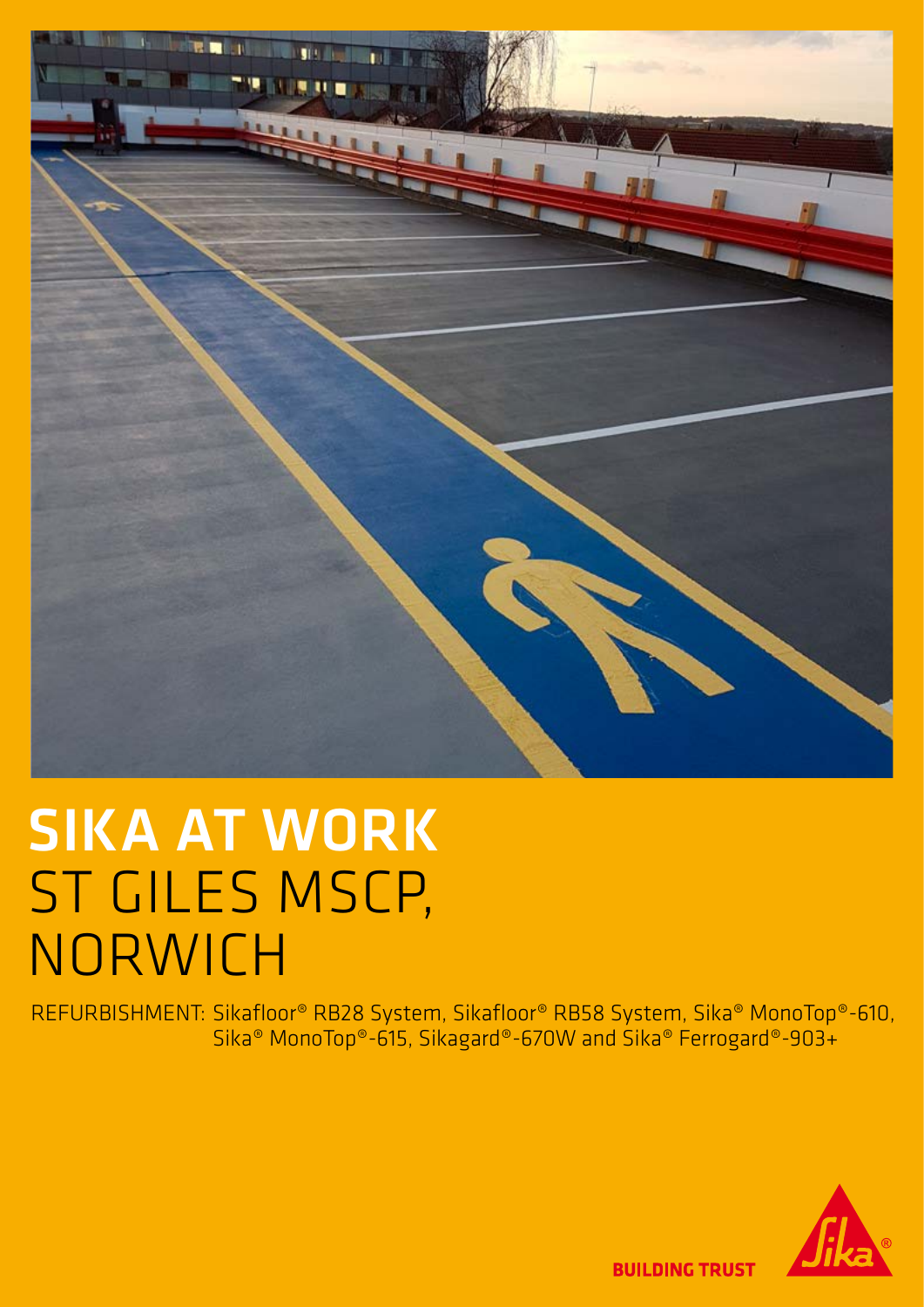## ST GILES MSCP NORWICH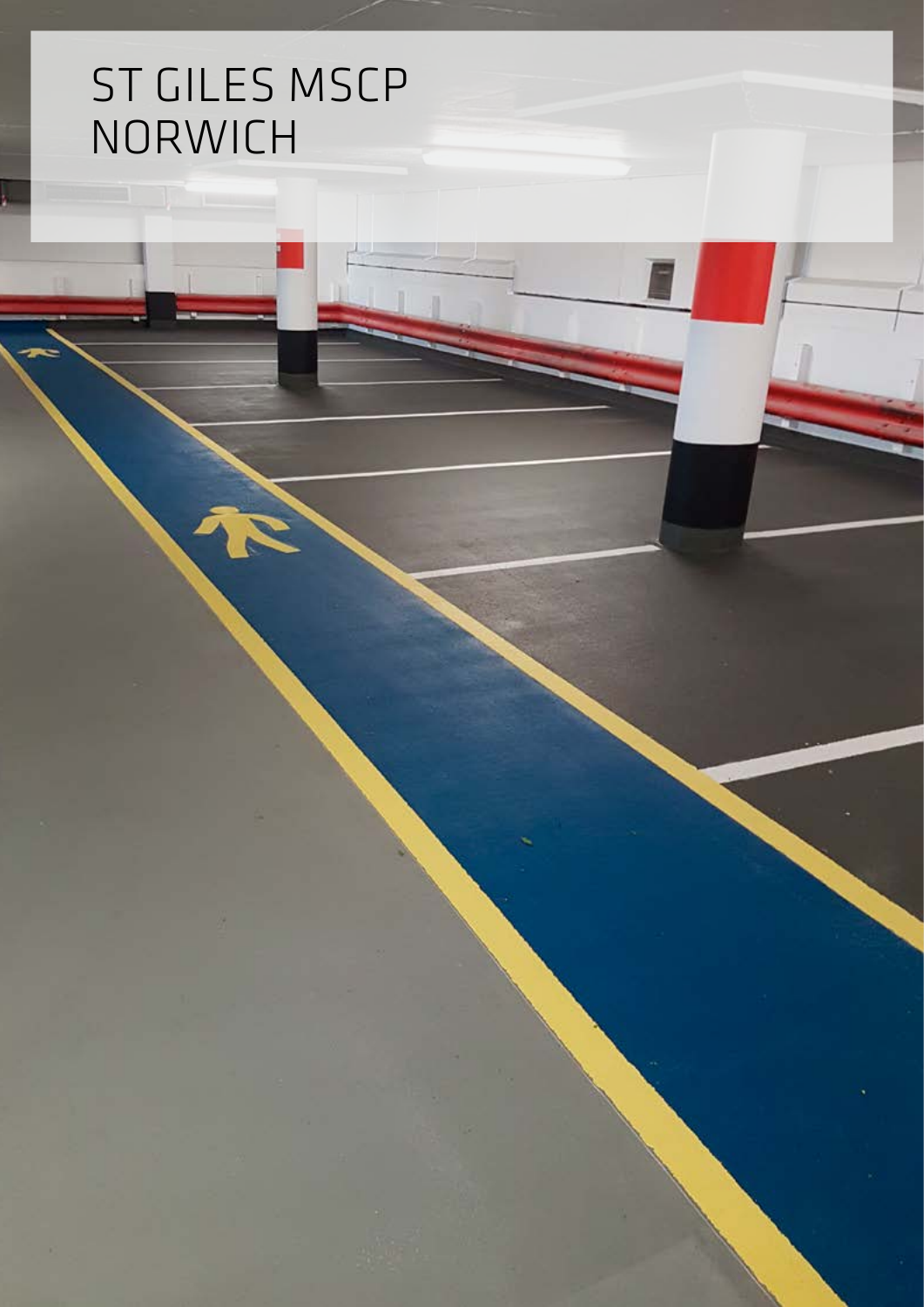Sika supplied the rapid, high-quality waterproof and corrosion management solution to ensure the multi-deck refurbishment of a city centre car park was completed with minimal disruption to shoppers and nearby traders.

The 10-storey St Giles MSCP in Norwich had begun to show signs of wear-and-tear with its concrete soffits, walls and car park decks becoming cracked and spalled in places. The site's owners, Norwich City Council, required a proven waterproof decksystem that was not only rapid and easy-to-apply to lessen the refurbishment's impact on shoppers; it had to look as good as it performed in terms of safety and durability.

.



2